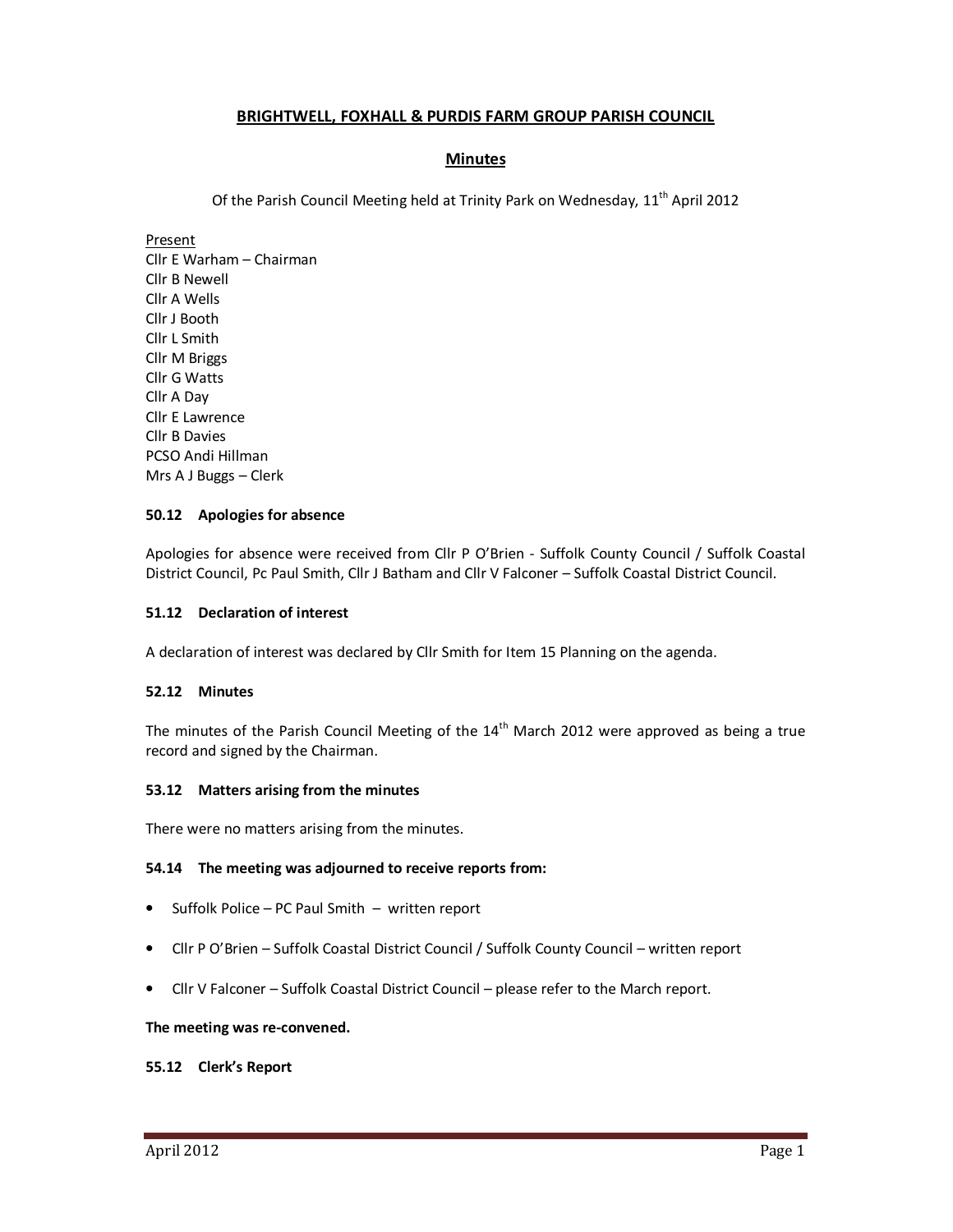The Clerk's report had previously been circulated and it was agreed that some of the items should be discussed as per the agenda.

## **SALC Training**

The new SALC Training Schedule has been distributed to all councillors. If any councillors would like to attend a training course please let me know as soon as possible.

It was agreed that Graeme Watts should attend the two day Councillor Training Course on  $14<sup>th</sup>$  and 21st June 2012.

## Funding Availability for Suffolk Foundation

Suffolk Foundation has available funding from the Transforming Suffolk Community fund (closing date for applications to the next grants round are  $21<sup>st</sup>$  May 2012. Any parish voluntary/charitable community groups are advised to contact Sue Wright Suffolk Foundation on 01473 734127.

## Parish Council Website

The Parish Council website is now complete and details have been sent to all councillors for comment. The website will need to be kept up to date with the latest events, agenda, minutes, planning applications and news from our District and County Councillors.

## Annual Suffolk Coastal Town and Parish Council, Information and Consultation Meeting

Suffolk Coastal District Council is holding two Annual Parish Council and Town Council Information and Consultation Meetings.

Tuesday, 24<sup>th</sup> April 2012 6.30 - 8.30 pm Suffolk Coastal District Council, Council Chamber Monday,  $20^{th}$  April 2012 6.30 – 8.30 pm The Market Hall Saxmundham

These events provide an opportunity for an open discussion around local and national issues, whilst providing improved understanding between the Town, Parish and District Council.

Preliminary topics for discussion will include, The Localism Bill, East Suffolk Partnership, Community Led Planning, and working together to support local communities.

In attendance will be the Leader of the Council, Chief Executive and appropriate Officers. The sessions will include presentations from Superintendent Phil Aves Suffolk Police, Chris Bally, Assistant Director, Suffolk County Council and Dr Wil Gibson, Chief Executive, Suffolk Acre.

Please could you confirm your attendance by contacting Lacey Crowe on 01502 523301 – Lacey.Crowe@suffolkcoastal.gov.uk.

Cllr Wells stated he would be attending the meeting at Suffolk Coastal District Council on Tuesday,  $24<sup>th</sup>$  April 2012.

## **56.12 Localism Act 2011 / Neighbourhood Plans**

The Clerk reported that she had approached Hilary Hanslip Suffolk Coastal District Council to give a presentation at a Parish Council Meeting. Hilary has indicated that she would prefer to meet with a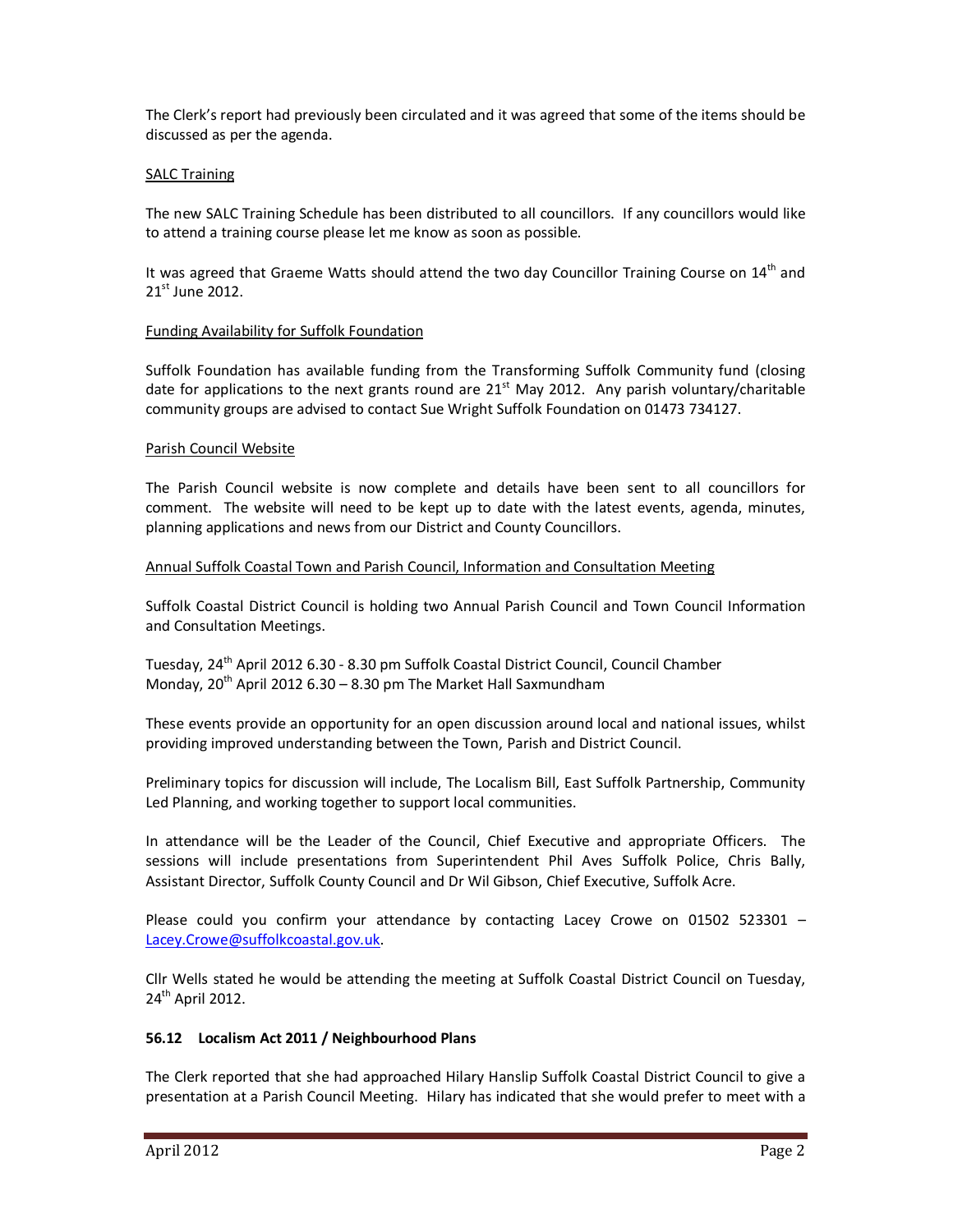small group from the Parish Council during the day or early evening. It was agreed that the Clerk should write to Hilary asking for some dates and times.

# **57.12 Future Plans for the Parish**

## Hollies Site

Cllr Newell reported that the Hollies Site could be developed to build small one or two bedroomed bungalows for purchase by older retired people who would like to downsize to smaller properties in the area. Although concern was expressed over the local bus service Cllr Newell stressed that she envisaged the properties would be purchased by able-bodied older people who would like to continue living in the country.

Cllr Newell stated that she believed that there is sufficient land to also build a Community Hall and that additional land owned by Trinity Park would not be required.

Chris Bushby Trinity Park was present at the meeting and reported that the Hollies has planning permission for office use, however if the value of the land changes ie planning permission for housing, an uplift would be incurred by the developer.

## Felixstowe Road

Cllr Newell expressed concern that the land along the railway line from the Storage Facility to Admiral Windows is intended for commercial use which would be an addition to Ransomes Europark. Cllr Day supported this view and suggested the following action be taken by the Parish Council:

- 1. Contact Anne Westover Suffolk Coastal District Council with regard to planting trees now to ensure privacy for the residents before the area is developed.
- 2. Write to Ipswich Borough Council stating that we are concerned about the encroaching development and the impact on the parish as it does not appear that consideration has been given to the disturbance to the residents on the opposite side of Felixstowe Road.
- 3. Write to Ipswich Borough Council concerning the lighting on Ransomes Europark.

## **58.12 Visibility Woodhouse Lane / Bucklesham Road**

The Clerk reported that she had contacted the Suffolk Association of Local Councils who has stated that the council do not have a power that allows expenditure on items for an individual if it is intended only for their use. However, if it is situated on public land or by agreement on private land and intended to assist with a general safety issue it could be provided by the council. Whether or not it attracts the possibility of a liability will be a matter for the council insurance policy and the council should consider undertaking a risk assessment and contact the insurance company to find out whether this would attract a liability or an additional premium.

It was agreed that the Clerk should contact their insurance company and report back to the next Parish Council Meeting. Cllr Davies stated that the landowner was prepared to have the hedge trimmed back to give wider visibility. It was agreed that Cllr Smith should find out the legal position regarding whether or not the hedge is on private or public land.

## **59.12 Brightwell Seat**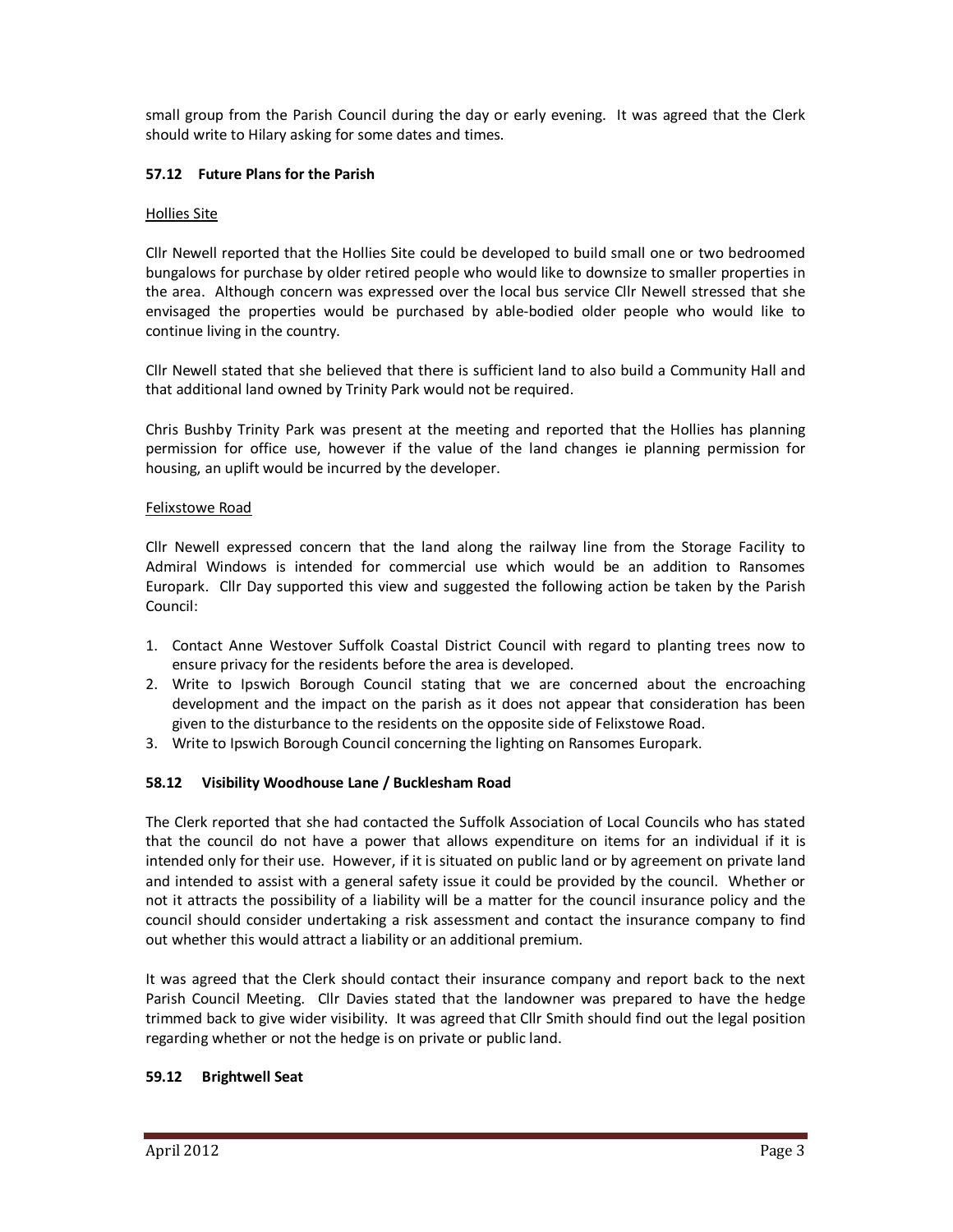The Clerk reported that she had contacted the Suffolk Association of Local Councils regarding the legal position regarding the positioning of the seat in Brightwell. The SALC have suggested that the Parrish Council place a notice on Brightwell Notice Board, the Parish Newsletter and the Parish Council website stating the council's intentions.

Following discussion it was agreed that the Clerk should erect notices stating that it is the council's intention to arrange for a seat to be sited in July 2012 for the benefit of the local residents.

# **60.12 Annual Parish Meeting**

The Clerk reported that she had written to Anne Westover Suffolk Coastal District Council asking whether she would give a presentation at the Annual Parish Meeting on suitable trees for planting in the parishes.

The Clerk reported that she had not received a reply to her request. Cllr Smith said that he would be meeting Anne Westover in the near future and would discuss the request and report back to the Clerk.

Following discussion it was agreed that the Annual Parish Meeting should be advertised on the Parish Council Notice Boards, the notice board at J Sainsburys, Bucklesham School and the Parish Council website. It was also agreed that a notice should be placed on the Parish Council notice boards advertising the new website.

It was agreed that timing of the evening should be as follows:

Annual Parish Meeting – 7.00 – 8.00 pm

Brightwell – 7.00 pm Foxhall – 7.10 pm Purdis Farm – 7.20 pm 7.20 – 7.30 pm Questions 7.30 pm Guest Speaker

Annual Parish Council Meeting 8.00 pm

## **61.12 Finance**

Income None

Expenditure Clerk's Salary and Expenses March 2012 **Expenses 1998 Expenses 1** SALC Subscription 2012/2013 **EG33.00 EG33.00** St Augustine's Church Hall – Hire of Hall 02/03/2012 Extra Hour **EXALL EXALL EXALL EXALL** E8.70 HMRC Payment – (Jan-Mar 2012) **Example 2018** 2018 **Example 2018** 

## Precept 2012/2013

A letter has been received from Suffolk County Council District Council informing the council that the precept for 2012/2013 will be paid as follows: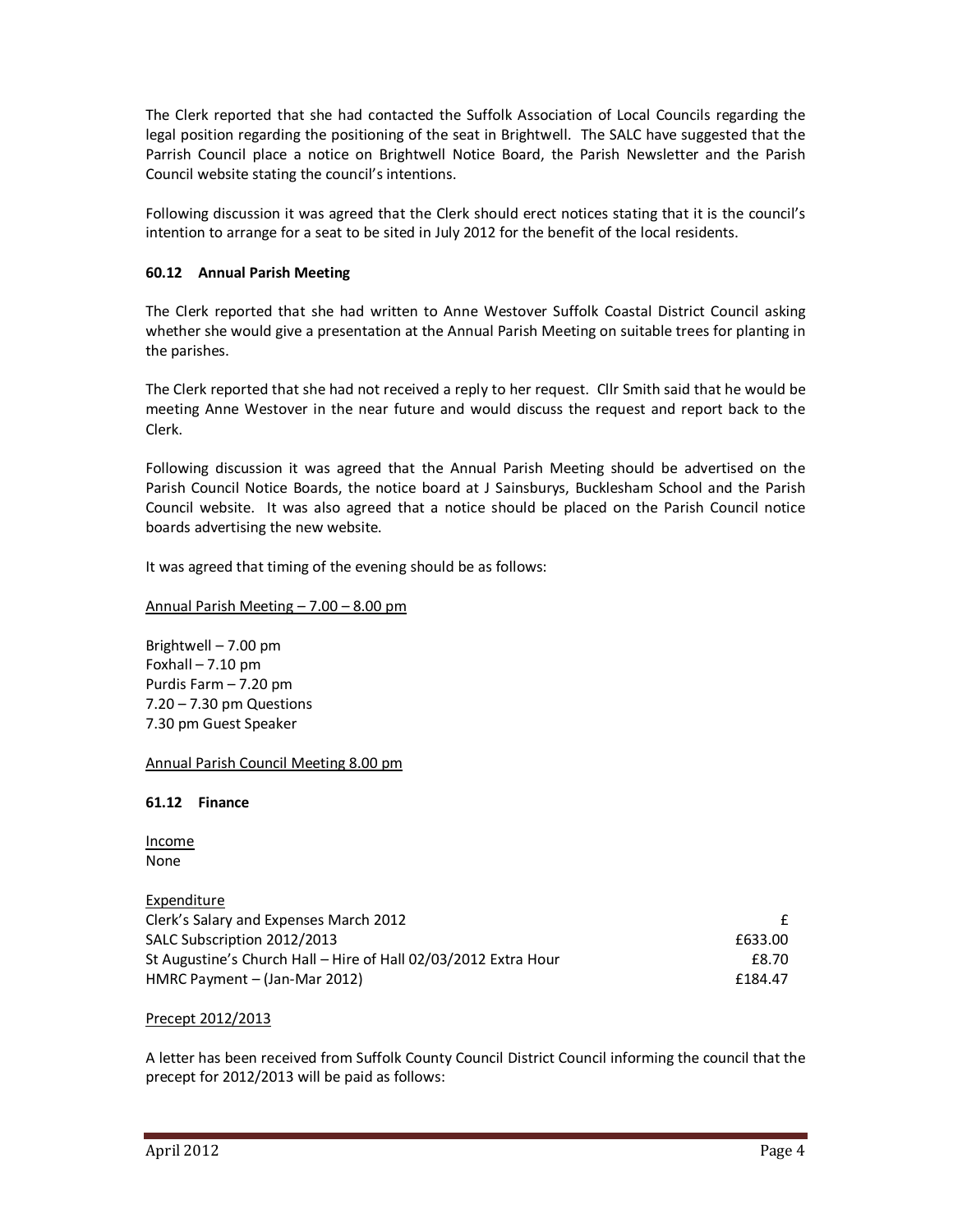$£2,750$  on  $30<sup>th</sup>$  April 2012  $£2,750$  on  $28<sup>th</sup>$  September 2012

Cllr Warham proposed, seconded Cllr Booth that the above expenditure be agreed – all in favour.

## **62.12 Correspondence**

- a. The Clerk reported that a letter had been received from Brightwell Church requesting a donation to help with the upkeep of the churchyard. It was agreed that the Clerk should check the outstanding balance of the recycling credits and report back to the next meeting.
- b. The Council noted that LAIS 1327.2 regarding Traveller Policy had been received from Suffolk Association of Local Councils and circulated to all councillors.
- c. The Council noted that LAIS1327.1 regarding National Policy Planning Framework had been received from Suffolk Association of Local Councils and circulated to all councillors.

## **63.12 Meetings attended by councillors/clerk**

- a. Cllrs Day and Wells reported that they had attended the Neighbourhood Planning event on the  $21<sup>st</sup>$  March organised by the Suffolk Association of Local Councils which they have found to be very informative.
- b. Cllr Warham reported that she had attended the Safer Neighbourhood Meeting on the  $21<sup>st</sup>$ March. Only two items were relevant to the parishes.
	- 1. Concerns about speeding along Murrills Road Pc Smith will ask the speed enforcement team, the Specials and SNT officers to conduct speeds checks in the area.
	- 2. Speeding and using mobile phones when driving Concerns were raised in relation to motorists speeding and using mobile phones whilst driving. Also reported was an incident of motorcycles speeding and undertaking and overtaking recklessly. PS Harper stated that if this is witnessed registration numbers could be taken and then passed to the police for them to action where appropriate.

## **64.12 Planning**

The Parish Council discussed the following planning applications:

## PC1027

SCDC C12/0523 Purdis Poppy Farm Purdis Farm Lane Purdis Farm – Change of use of agricultural buildings to Class B(iii) light industrial (resubmission).

As a result of discussions it was agreed to send the following letter to Suffolk Coastal District Council Planning Department.

The Group Parish Council opposes this application for the following reasons:

1. There is confusion about the proposed use in this application. Both at a public meeting and also to the District Councillor and residents, the applicant has spoken of flat-pack units being imported and assembled here. Is this really second-hand furniture and if so where is it being disassembled or is it reproduction? Greater clarity is needed here.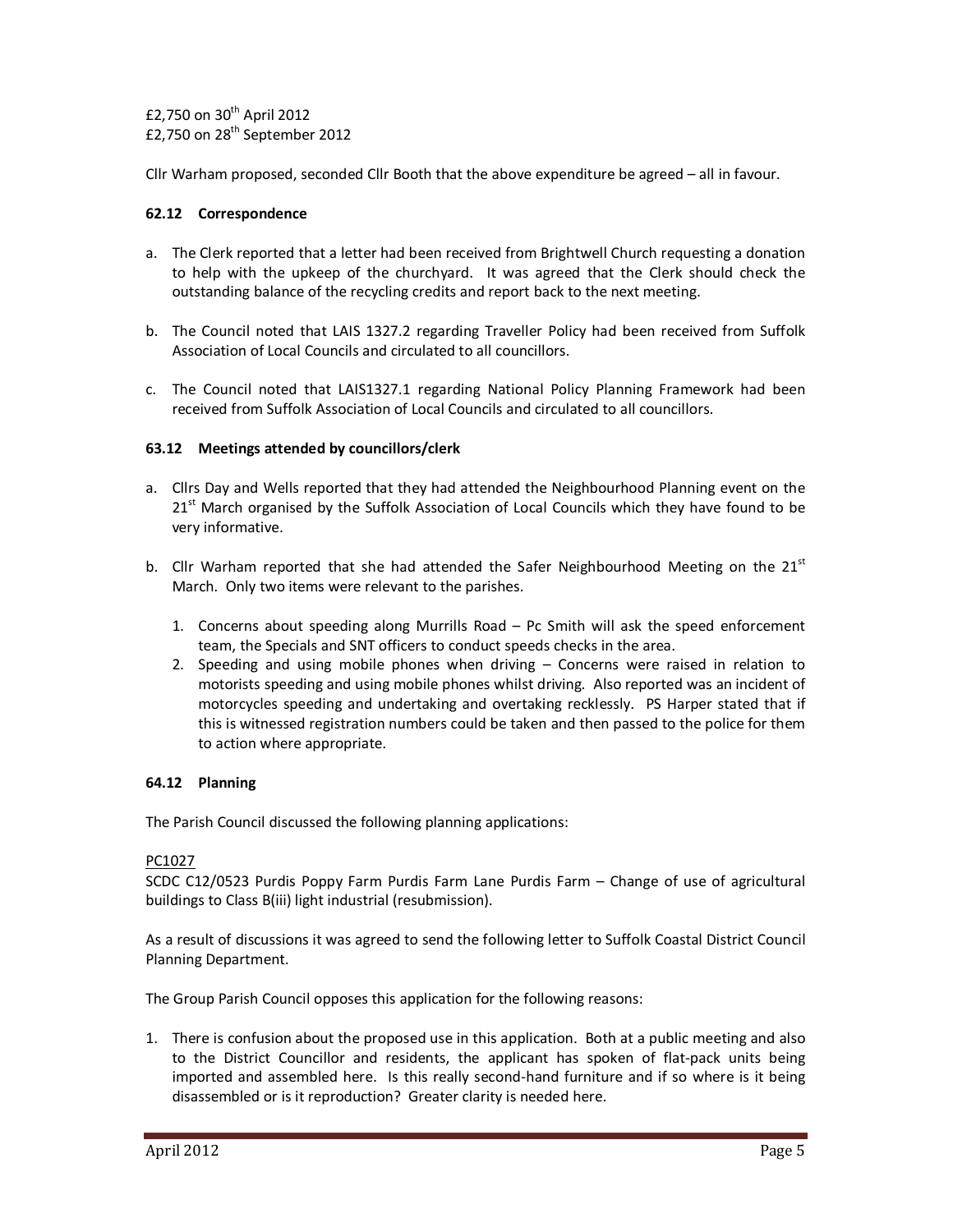- 2. The applicant has also said on both occasions that "this is a one man business (Jimmy)", but the application proposes possible future employment opportunities for local residents. This suggests the intention for possible future expansion. The Group Parish Council is fearful of intensification post any apparently straightforward application. The application makes no contribution to the local economy.
- 3. Previous agricultural use of the access over the past 50 years has been considerably less than suggested in the supporting statement. Lairage attempts were not successful and therefore short-lived because the lorries, smaller than 7.5 tonnes, became stuck in the sandy track across the heath. Current use of the access by agricultural vehicles to fields, not now owned by the applicant, is low and sporadic according to the seasons. The most recent use of buildings was for the fattening of pigs involving movements only every 12 or 14 weeks. The vehicle used for the movement of pigs was small and much less than 7.5 tones.
- 4. The applicant describes the vehicle as a van. The general understanding of a van is less than 3.5 tonnes, 7.5 tonnes is certainly a lorry. The egress from Purdis Avenue on to Bucklesham Road is narrow and hazardous for any vehicle. It is on a bend and visibility is limited.
- 5. Purdis Avenue is a private road maintained by its residents and bordered to the east by open access woodland. It is single track with no passing places, pot-holed, not drained and the surface is unsuitable for regular use by a 7.5 tonne vehicle. A previous submission has stated that movements could be up to 10 per working week (ie daily in and out). The condition of this road is already threatened by another application for private housing.
- 6. The access crosses Purdis Heath. This is an SSSI and is the beginning of the 60-mile Sandlings Path through the Suffolk Heathlands. It supports a colony of the endangered Silver Studded Blue butterfly. The narrow track has a loose sand surface, is a public footpath and unsuitable for lorries of this size. The Parish Council is most concerned for the environmental sustainability and survival of the heath because of the continued increasing pressure from development.
- 7. The supporting statement says there is no effect on biodiversity but there has been no environmental assessment and neither English Nature nor RSPB have been consulted.

The Parish Council believes that this application is contrary to the LDF Core Strategy and Development Policies December 2011 as follows:

**DM14 Farm Diversification** – The use proposed should have regard to the immediate road network and accessibility to the primary road network and should not lead to traffic movements that would prejudice highway safety, the free flow of traffic or materially harm the living conditions of the residents.

**DM15 Agricultural Buildings and Structures** – The local road network system is inadequate and the site is not well related to a primary road network.

This application will detrimentally affect the quality of life, financial burden and safety of access to properties, for the local residents. It will not raise the quality of life and the environment for the local community. It does not respect or enhance the local distinctiveness or intrinsic qualities of the countryside.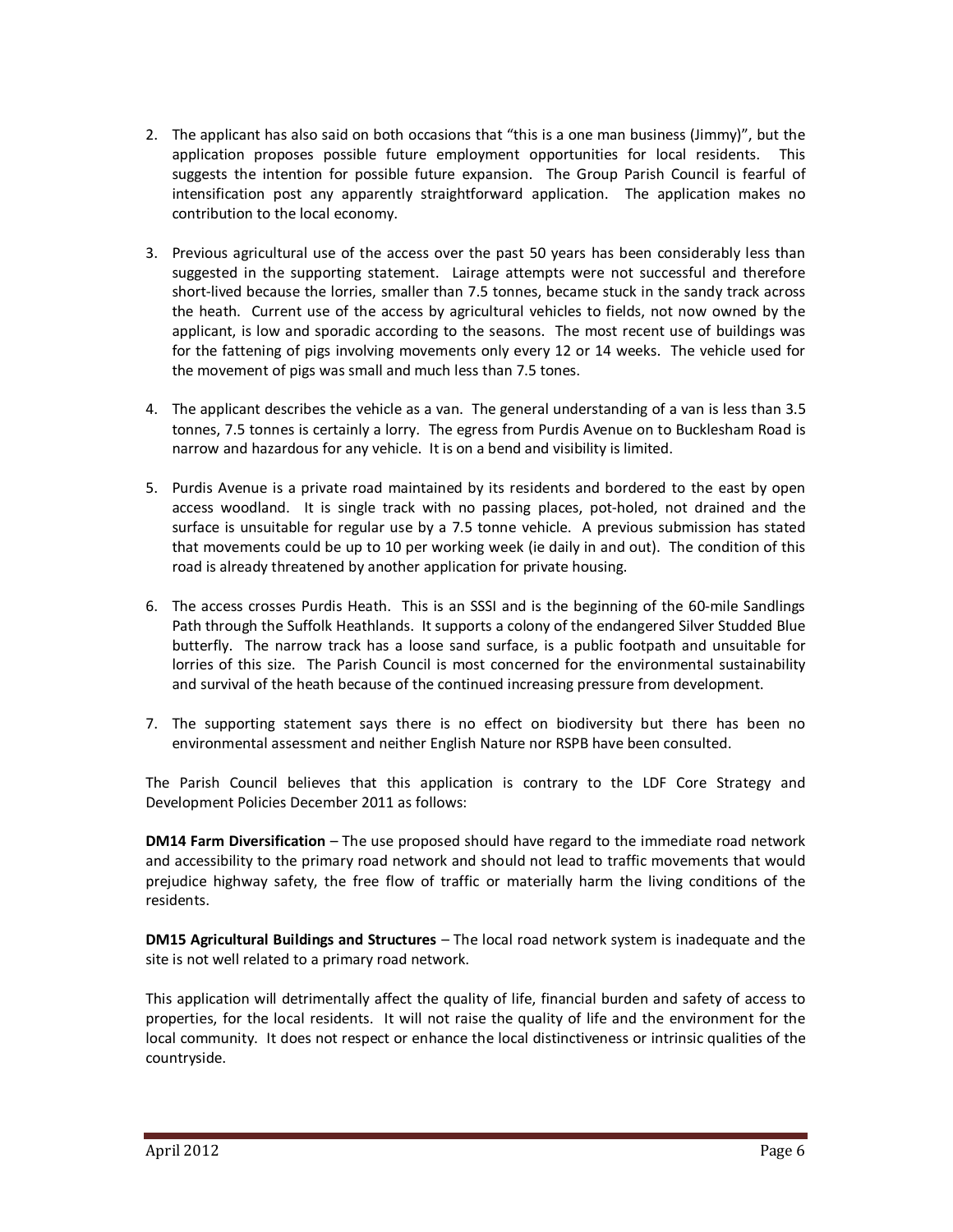PC1028 SCDC C12/0556 59 Woodrush Road Purdis Farm – Erection of two-storey side and singlestorey rear extensions. PC Comments: No objection.

PC1029 SCDC C12/0518 87 Bucklesham Road Purdis Farm – Erection of single-storey and two-storey rear extensions. PC Comments: No objection.

PC1030 SCDC C12/0585 Purdis Poppy Farm Purdis Farm Lane – Erection of annexe.

## **65.12 Members questions to the Chairman**

## a. Better Broadband Suffolk

Cllr Davies presented his report on the Better Broadband Suffolk Conference he had attended recently as follows:

- 1. The aim is to raise access speeds to a minimum of 24 MB per second for 90% of all inhabitants and businesses.
- 2. The remaining 10% (many of whom currently have no access at all) will be improved to at least 2 MB per second probably using local wireless or satellite links initially.
- 3. It is intended that this will be completed by 2015, though the most deprived areas will be given priority and are expected to be largely complete earlier.
- 4. The ultimate aim is to have 100 MB per second available to every household and businesses by 2020.
- b. Cllr Day reported that he had been in contact with Suffolk County Council concerning the Felixstowe Road Service Road parking who had stated that this matter had not been taken forward as they had not received a response from the Parish Council. However, the member of staff who was dealing with the matter has apparently left the council. It was agreed that a copy of the Parish Council's original response should be forwarded to Andrew Pearce Suffolk County Council Phoenix House.
- c. Parish Plan Robert Shaw has stated that the 'first' draft of the Parish Plan will be completed by week ending  $14<sup>th</sup>$  April 2012.
- d. Cllr Newell requested that two new grit bins be purchased to be located in Monument Farm Lane and Hall Road. It was agreed to place this item on the next Parish Council agenda for discussion.
- e. Cllr Warham reported that the yellow lines adjacent to Sainsbury's Petrol Station in Murrills Road were now in place.

## **66.12 Date of next meeting**

The Annual Parish Meetings will be held at 7.00 pm on Wednesday,  $9^{th}$  May 2012 followed by a presentation at 7.30 pm and the Annual Parish Council Meeting at 8.00 pm.

## **The Chairman closed the meeting at 9.07 pm.**

Signed ............................................................................. Date ........................................................